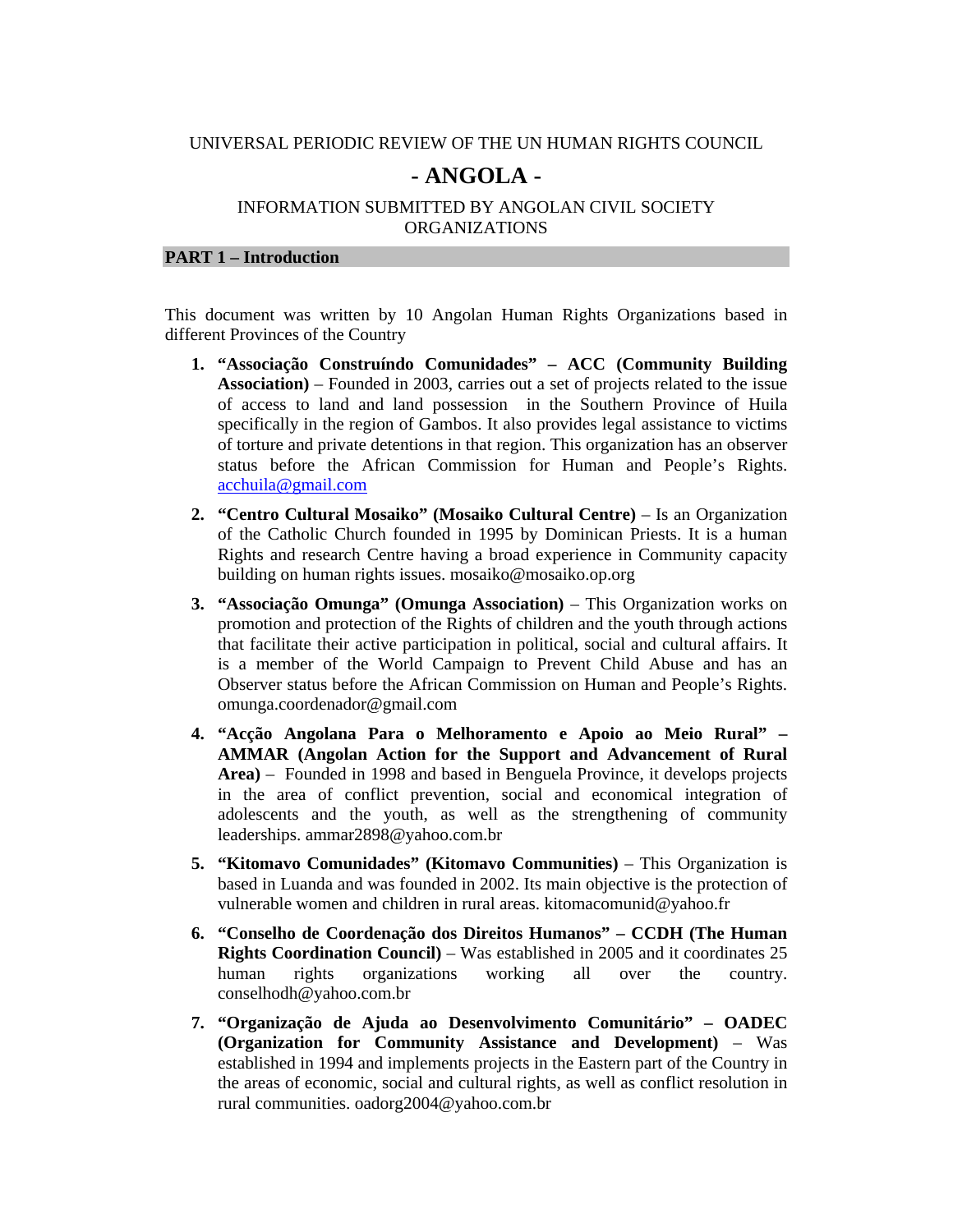- **8. "Visão Angolana Para Protecção e Assistência Popular" VAPA** –Was founded in 1999. Its objective is the protection, promotion and social assistance to unprotected population. Its main areas of intervention include: Education, leadership, good governance, and social development. vapa05@hotmail.com
- **9. "Associação para o Desenvolvimento da Saúde em Angola" ADSA ( The Association for Health Development in Angola)** – Was established in 2001 its social object is the promotion of the biological, psychological, and social welfare of the Communities. Its main activity is advocacy for the right to free and qualitative public education for the Angolan youth. It is the current executive secretary of the Angolan network for education for all. http://ongadsa.blogspot.com/ **PBWIKI**: http://fme-angola.pbwik.com
- **10. "Centro Nacional de Aconselhamento" NCC (The National Counselling Centre)**– This organization was established in 2000, and works in the area of strengthening democracy and human rights and it has an observer status before the African Commission on Human and People's Rights. nccangolaong@yahoo.com.br

## **PART 2 – Executive summary and methodology**

The Angolan organizations subscribing this document aim to contribute and ensure that Angola's passage in the Universal Periodical Review Mechanism provides a diagnosis of the application of human rights in the Country, and also bring about recommendations that will promote improvements on the field.

**Six topics** on human rights have been identified and for each one of the topics the organizations presented their growing concerns and identified alternatives for upholding the respective human rights and freedoms. As a reference, there is an allusion to the information on the human rights situation recently submitted by the Angolan State to the regional and international human rights systems<sup>1</sup>

**Key-words:** *Angola, right to habitation, right to education, right to health, right to land, right to association, and the right to participation and demonstration.* 

## **PART 3 – Thematic analisys**

 $\overline{a}$ 

# **A) RIGHT TO HOUSING**

- Information in recent Angolan official reports to the international and regional systems

<sup>&</sup>lt;sup>1</sup> African Commission on Human and People's Rights and the UN Committee on Economical, Social and Cultural Rights, respectively (both sent in April 2008). The last one is available in p://daccessdds.un.org/doc/UNDOC/GEN/G08/415/48/PDF/G0841548.pdf?OpenElement .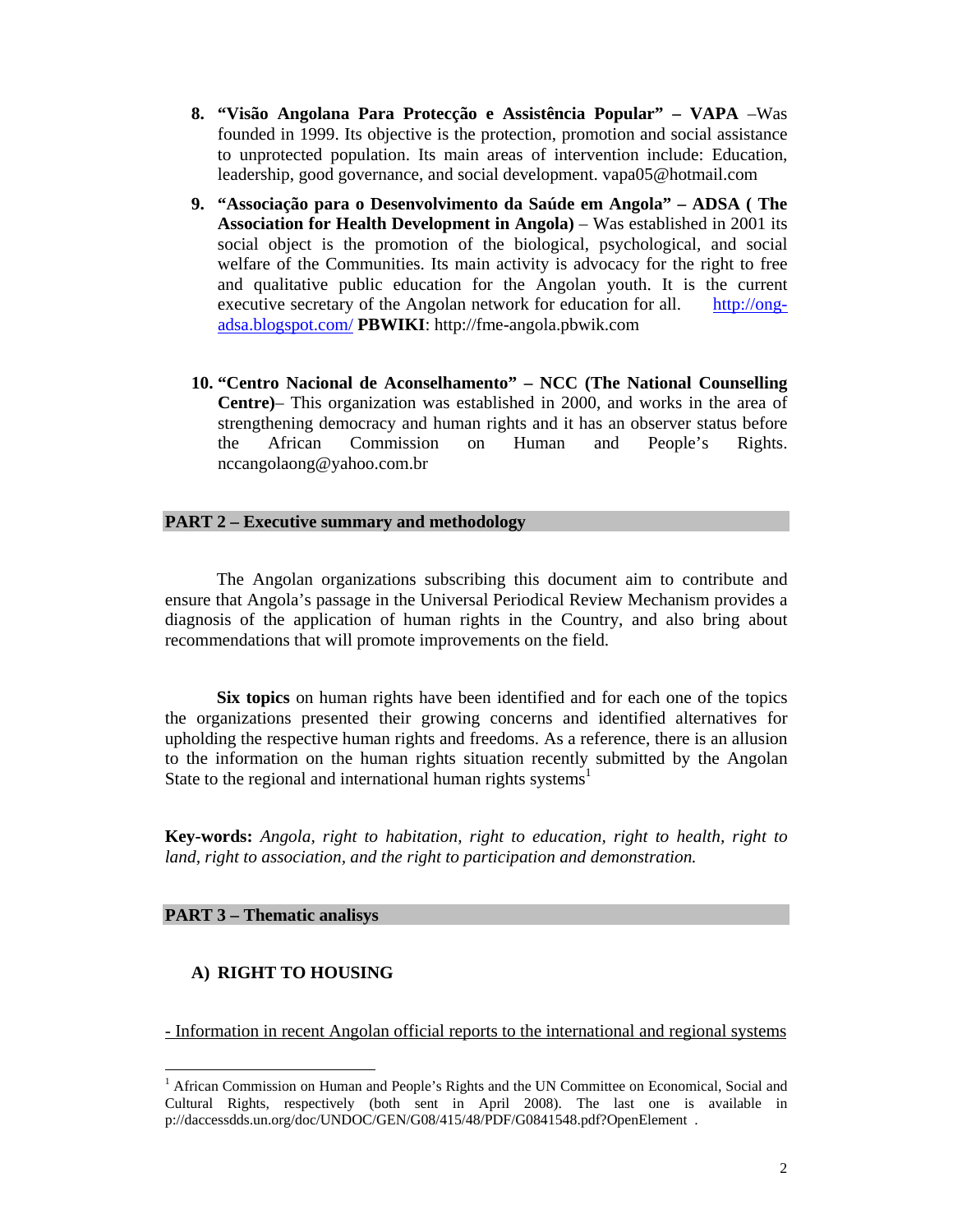1. There is no reference whatsoever on the forced evictions and payment of compensations.

- Recommendations and observations already made by the regional and international systems

- 2. Lack of data in general (namely the census of the population), and in particular on housing and forced evictions (E/C.12/AGO/CO/3/CRP.1, par.30 e 31);
- 3. Also the lack of guidelines related to these evictions , adequate alternatives to housing, compensations, and access to legal resources. (E/C.12/AGO/CO/3/CRP.1, par.30 e 31).

#### - Growing concerns of the Angolan civil society organizations

- 4. From 2001 to 2007, over 30.000 people were removed from their houses (according to data by national and international organizations). Many cases that were taken to court are pending until now. in July 2009 alone, 4000 houses were destroyed in the outskirt of Luanda. Since February 2009, the Lobito and Benguela local Administrations, two neighbouring cities with high touristic potential on the coast, announced the clearance of 6 slums, with about 1000 to 35.000 people, in order to build hotels, and luxurious residential compounds. The majority of the people affected were displaced by the war and relocated in these areas by the Administration itself, without ever having access to legal documents, but now they have become victims of the peace dividends.
- 5. The Organizations fear an increase in the number of forced evictions and even stronger slum clearances in the coming years, because, amongst other things, the following factors: Current definition of land reserves in the whole country which will be the only areas where building will be considered as legal; A new mining law which in case of approval will establish restricted areas for all mineral resources in the whole country, including those for building; many other huge investments and "development" projects; and
- 6. The Government has been announcing since the 2008 electoral campaign, the building of one million houses in 4 years, but so far the access conditions are not clear. There were promised kits for self construction but they will be bought for \$22.000. There was the launching of a special building and credit programs for the youth, but they have to have a formal employment in order to have access to it, while the majority of the population lives from the informal economy.

#### - Necessary explanation to improve the situation

- 7. What mechanisms were set up for a fair compensation of the families whose houses were demolished? And what mechanisms were established for negotiations between the State and the victims of demolition?
- 8. Why is the Government refusing to provide title deeds to the displaced or evicted families, in the new areas where they are relocated?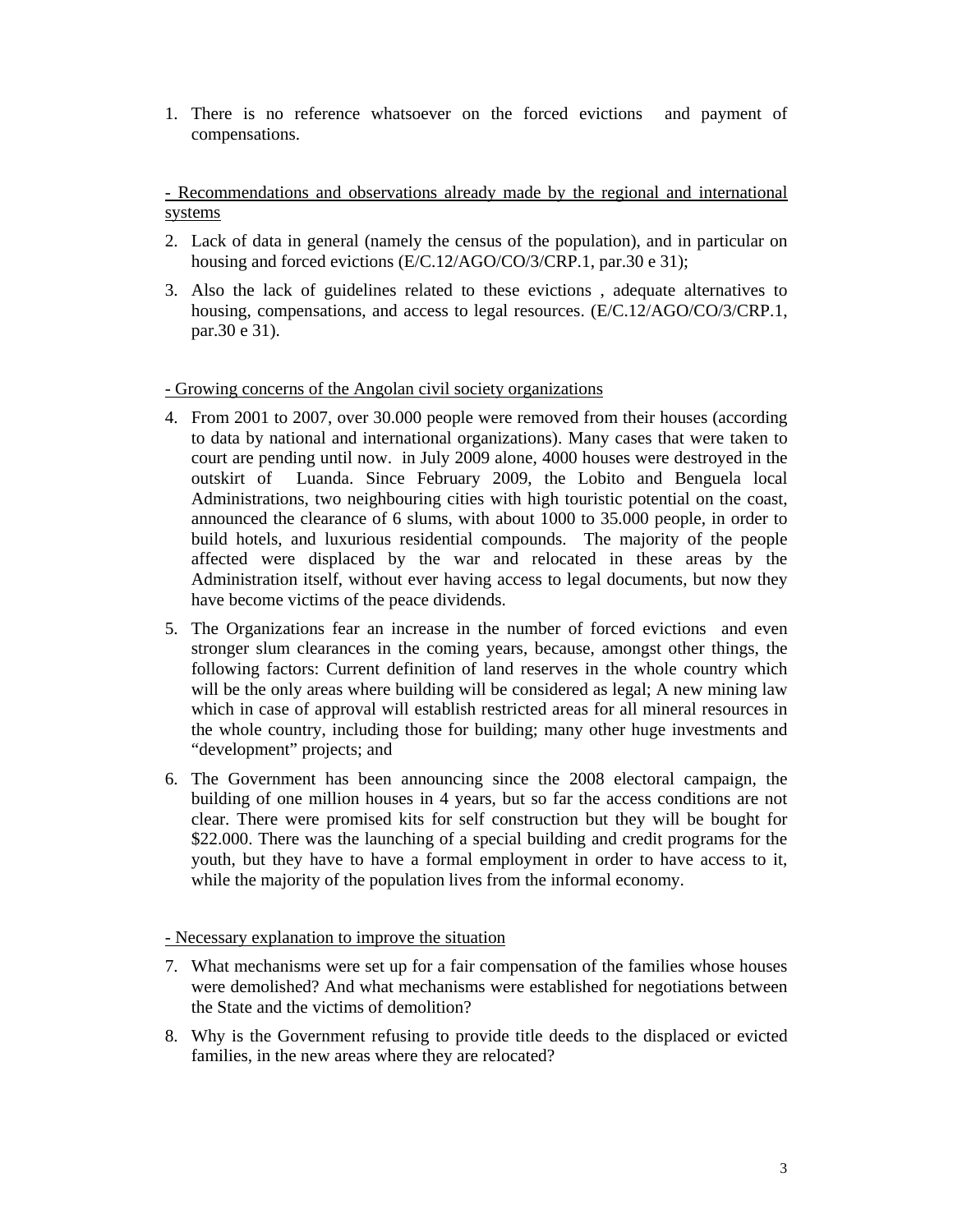- 9. What mechanisms are established by the new mining law, bilateral and multilateral agreements, and negotiations of big projects, to protect local communities against enforced removals and land expropriations?
- 10. What are the mechanisms set up to inform the public about land reserves?
- 11. Information on the 1 million houses program and the process to access them.
- 12. What are the mechanisms established to ensure access to an adequate housing for the most vulnerable people?

## - Alternatives to improve the situation

- 13. The creation of a master plan of habitation with a component dedicated to the most disadvantaged people (pro-poor policies);
- 14. Building of adequate houses for the families victims of demolitions;
- 15. Establishment of a mechanism of definitive conveyance of land in the areas where evicted people are relocated;
- 16. Utilization of the right to housing as the base for its policies, programs and housing, urbanism and land utilization budgets, which must have a systematically pro-poor component, in order to start reverting the social inequalities in our country;
- 17. Integration of the right to an adequate housing for all in the new Constitution of the country;
- 18. Respect for the right to housing and all other human rights in the statutes and bilateral and multilateral agreements; and
- 19. The creation of a master plan on habitation with a component dedicated to the most disadvantaged people (pro-poor-policies) and disseminates clear public information on the conditions for having access to habitation.

# **B) RIGHT TO EDUCATION**

- Recent Information in the Angolan official reports to the regional and international systems

- 20. It mentions the approval of the law on the education system and adult literacy strategy for the recovery of school retardation, complemented to the *"sim eu posso*" (yes I can) program;
- 21. There is a reference to the establishment, by order of the Ministry of Education, of a commission to coordinate the integration of human rights in the primary and secondary school systems.

- Recommendations and observations already made by the regional and international systems

22. The education indicators are very low; the illiteracy rate of those above 15 years old and the children of the poorest is very high; disabled school girls and boys including the victims of landmine accidents leaving in remote rural and urban areas have a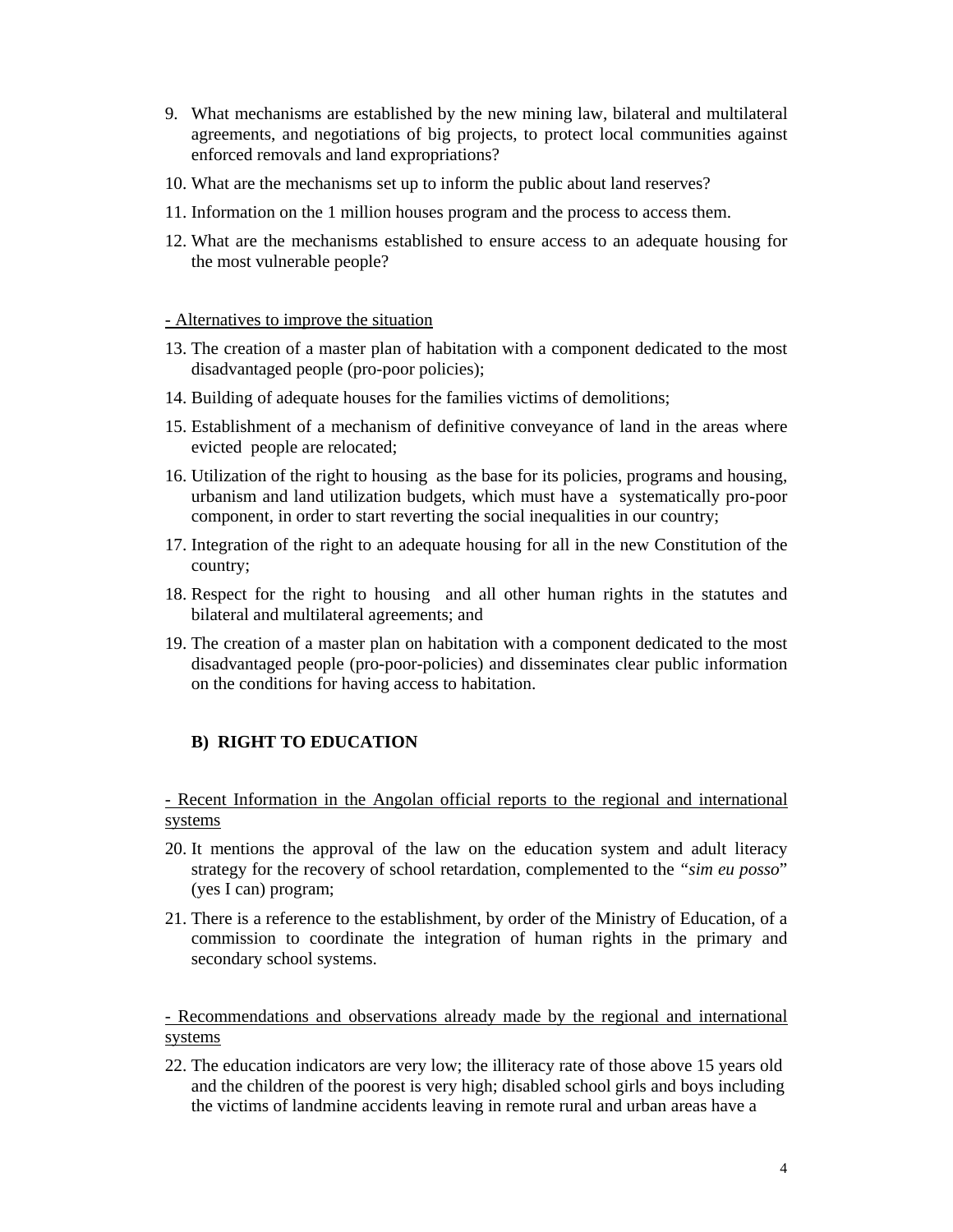very limited access to education including the mother tongue and they drop out of school very early in life. (E/C.12/AGO/CO/3/CRP.1, par. 38 e 39); and

23. Lack of State Investment in human rights education for the citizens, with special emphasis for the professionals who play a direct role in promoting and protecting human rights (E/C.12/AGO/CO/3/CRP.1, par. 38 e 39).

#### - Growing concerns of the Angolan civil society organizations

- 24. The School and literacy rates in Angola are increasing, but the efforts are not yet enough and education is not a greater priority today, if compared to the end of the war period. 7.14% of the State Annual Budget was allocated to education in 2004, 3.82% in 2005, 5,61% in 2006, and it is about 5% this year.
- 25. Although the basic education system provides for a free of charge primary education, it is not however put into effect due to the lack of classrooms, lack of conditions in schools and corruption. Therefore, the majority of learners pay monthly fees, besides the payment for the tests.
- 26. Of the general budget for education, 0,01%(2004); 0,03%(2005) 0,28%(2006) and 1,15% (2007) was allocated to the adult literacy. This is sensitive but not enough to curb the continuing high adult illiteracy rates;
- 27. So far, the Coordinating Commission for the Integration of Human Rights in the Education Subsystems has not yet presented a national human rights education plan.

#### -Necessary explanations to improve the situation

- 28. What are the supporting and supervising mechanisms to ensure that primary education is really free of charge, as provided by law?
- 29. Considering that corruption affects education in Angola what measures are taken to enable the participation of civil society in monitoring the resources allocated to the budget for the education sector?
- 30. Is there a specific budget for funding the teaching activities of literacy teachers?
- 31. What are the measures taken to allow the different social stakeholders to contribute in the drafting of a National Human Rights Education Plan?

## - Alternatives to improve the situation

- 32. Establishment of mechanisms for monitoring the fees charged by the schools and support to the most underprivileged children and adults to ensure their access to education;
- 33. The setting up of a department for education of young people and adults in the Ministry of Education in order to solve specific issues of youth and adult education;
- 34. Te creation of mechanisms that will enable a greater interaction with civil society and the public organs in the field of youth and adult education;
- 35. Ensure the creation of mechanisms to organize the specific remuneration of literacy teachers;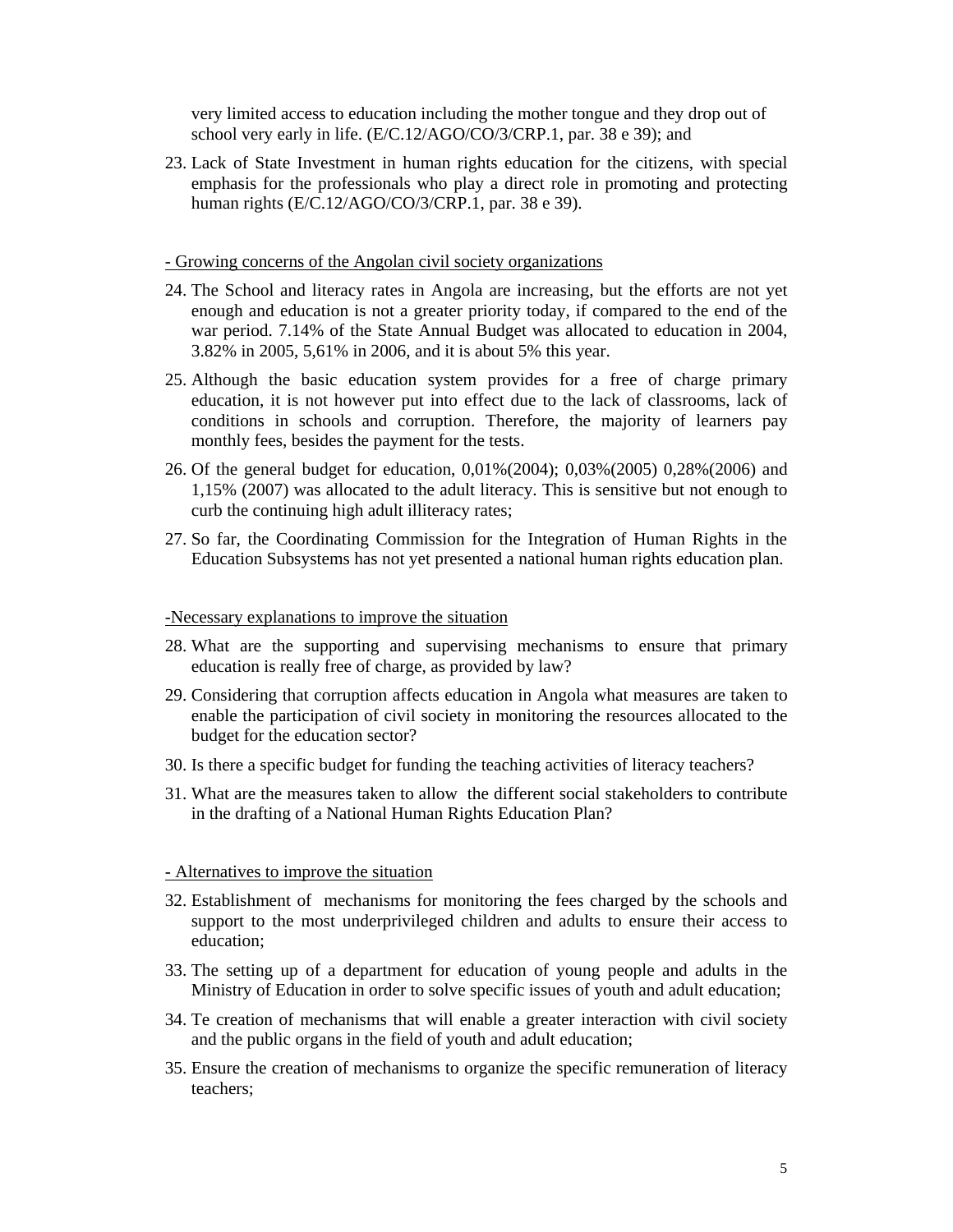36. Incorporate in the academic syllabus of each school grade the Human Rights Subject, and establish specializations in Human Rights in the Universities.

# **C) RIGHT TO HEALTH**

- Information in recent Angolan official reports to the regional and international systems.

37. It is admitted that there are inefficiencies in the National Health System

- Recommendations and observations already made by the regional and the international systems

- 38. High mother/children mortality rates, especially children under 5 years of age, and a high cholera and HIV/AIDS incidence (E/C.12/AGO/CO/3/CRP.1, par. 35 e 36); e
- 39. Insufficient investment in health (E/C.12/AGO/CO/3/CRP.1, par. 35 e 36).

- Growing concerns of the Angolan civil society organizations

- 40. Although the net amounts increased the budget allocated to health decrease from about 5% in 2004 to less than 4% in 2006. So far, health is not considered as a priority. Notice that the budgets allocated to both education and health put together is still inferior to that of the police and the army alone;
- 41. Insufficient infrastructure, equipments, medicines, and qualified health personnel; and
- 42. Lack of qualified people to work with the people with disabilities.

## - Necessary explanations to improve the situation

43. What is the plan of the Angolan Government for reforming the National Health System?

## - Alternatives to improve the situation.

- 44. A greater investment in health, taking into account the community needs in health services delivery; and
- 45. Reopen the National Institute for the Rehabilitation of people with disabilities.

# **D) RIGHT TO LAND FOR THE FARMERS AND CATLE BREEDING NATIVE COMMUNITIES: ACCESS TO LAND AND TO THE RESOURCES**

- Information in recent Angolan official reports to the regional and international systems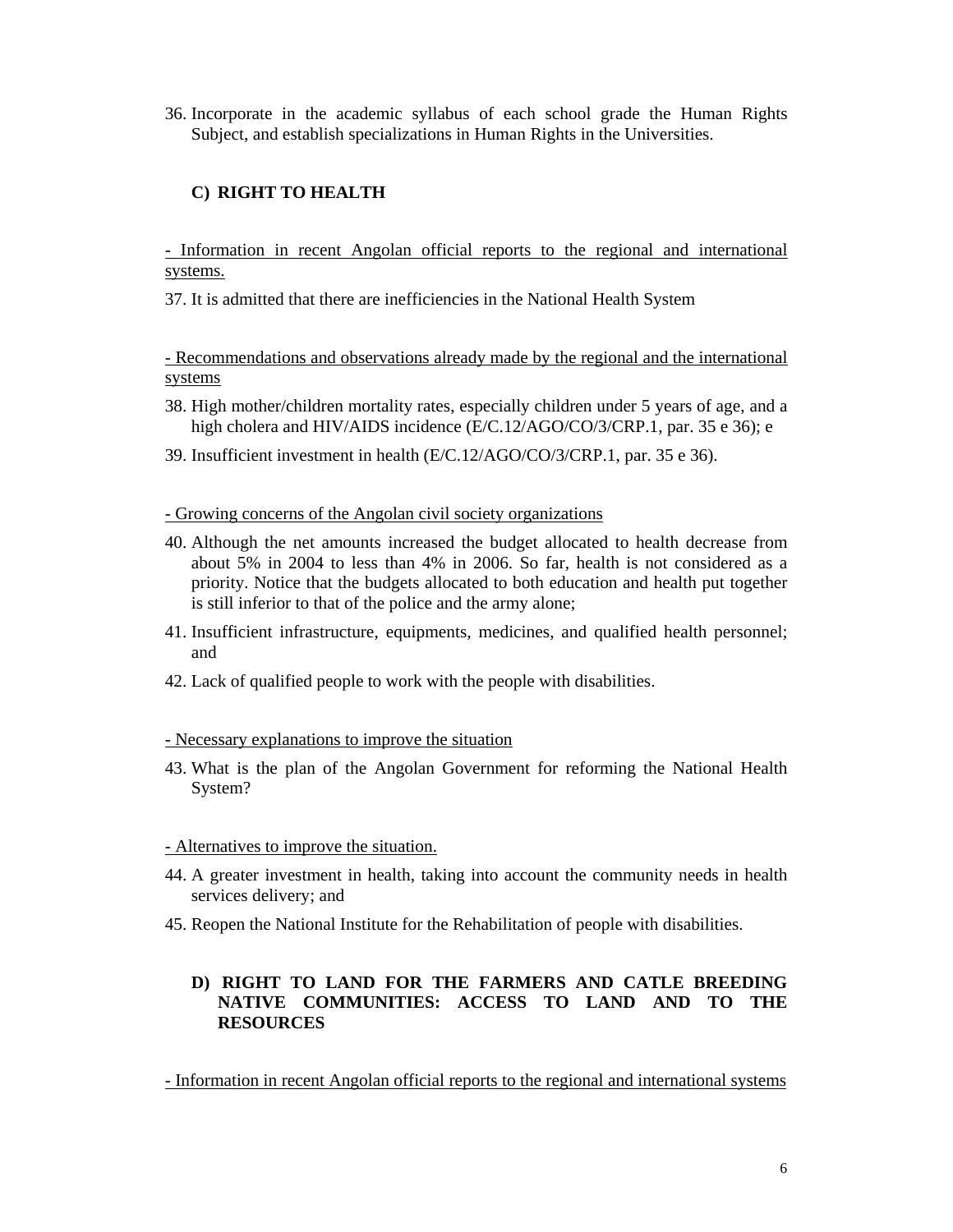46. There is not reference to the existence of a program of encouragement to the development of family agriculture and cattle breeding, the protection and promotion of native communities, and a especial program to protect and promote the cattle belonging to traditional cattle breeders.

- Recommendations and observations already made by the regional and international systems

47. The ECOSOC committee observed with a great concern the mass migration of communities and ethnic groups from rural areas to urban ones and there was a concern about respecting and preserving their cultural heritage. (E/C.12/AGO/CO/3/CRP.1, par. 39).

## - Growing concerns of the Angolan civil society organizations

- 48. Although the land act has meaningful advances, it is not explicit in regard to the existence of a traditional sector, as is the case of the farmers and cattle breeders whose survival and development depends on an explicit acknowledgement and protection by the State;
- 49. There has been an increase of conflict situations brought about by the illegal occupation of land belonging to the farmers and cattle raising communities by business men, and this is a threat to food security, social stability, and the survival of the communities;
- 50. The farmers and cattle breeders, especially those from the South of Angola have no possibility to have access to bank credit as a group, especially from the Development Bank.

#### - Necessary explanation to improve the situation

- 51. What mechanisms will the Angolan Government use to protect the ecosystem, the culture and equality of rights for native people ( ex.: The San, the Vatua, and farmers and cattle raising communities of the Southwest of Angola)?
- 52. How will the Angolan State facilitate access to bank credits and other facilities in order to develop and promote Agriculture and cattle breading in the traditional sector?
- 53. What practical measures have the Angolan Government to stop the destruction of the environment in the natives' territory?
- 54. With the growing conflicts between the peasant and cattle breading communities, what is position of the Angolan State in the protection of community land and families?
- 55. What mechanisms do the granite mining companies have in the farmers and cattle breeders' territory, in order to respect the human rights and contribute for the development of local communities, especially for the creation infrastructures of health, education, potable water and basic sanitation?

- Alternatives to improve the situation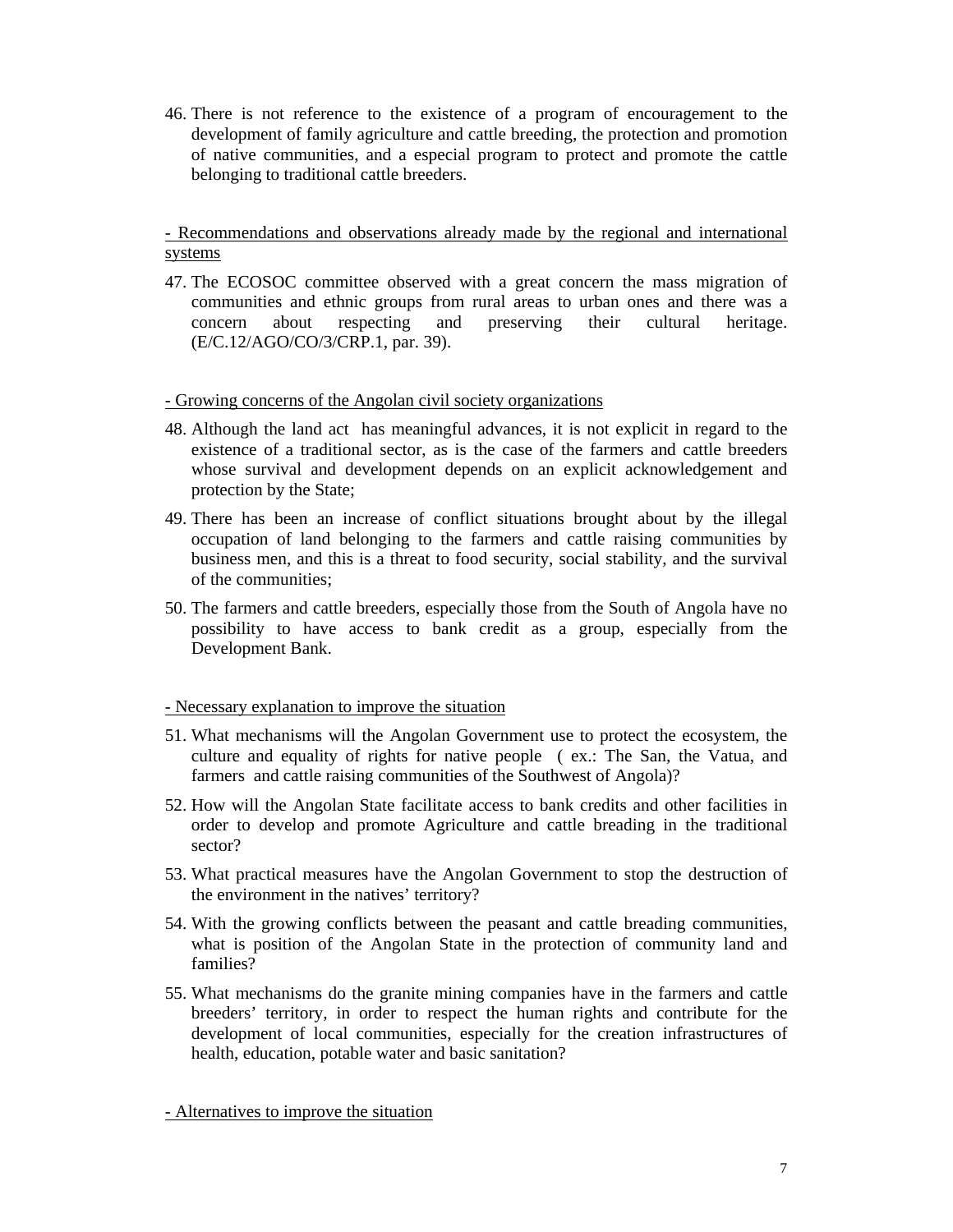- 56. Drafting of a especial legislation that acknowledges the existence of native territories of the peasant and cattle breeding communities, and establish especial mechanism for the State protection of the right to land and territory for the farmers and cattle breeding communities;
- 57. Urgent implementation of the population census, because it would facilitate the recognition and updating of data about the different ethnic groups;
- 58. Explicit recognition of the land belonging to the farmers and cattle breeding communities of Southern Angola and establishment of concrete mechanisms to safeguard and promote their cattle and agriculture based economy;
- 59. Creation of a especial food basket for the poorest families and underprivileged in the farmers and cattle breeding communities, in order to alleviate the endemic hunger worsened by the shortage of rain and the scarcity of food;
- 60. Create measures that help to protect the environment with the involvement of local communities; and
- 61. Creation of a system that demands the mining companies to fulfill their corporative responsibilities in areas of native communities, with regard to respect for human rights and the environment, and also enables the community to have a free access to legal resources.

# **E) RIGHT TO ASSOCIATION**

#### - Information in recent Angolan official reports to the regional and international systems

62. Recognition that the current legal instruments regulating the process to constitute associations are inadequate and too slow.

#### - Recognition and observations made by the regional and the international systems

63. Submission of non-Governmental organizations to a rigorous supervision, coordination, evaluation and inspection by the Humanitarian Assistance Technical Coordination Unit (E/C.12/AGO/CO/3/CRP.1, par. 13).

## - Growing concerns of the Angolan civil society organizations

- 64. The *"Unidade Técnica de Coordenação de Ajudas Humanitárias"* (UTCAH) (Technical Coordination Unit for Humanitarian Assistance) was founded in a war context and therefore, its mandate was to coordinate the action of humanitarian assistance. Its role has no been redefined ever since the end of the war; and
- 65. There is not a standard implementation of the law on the associations and the process is hard for organizations from certain provinces. Some have to go to Luanda to legalize them.

## - Necessary explanations to improve the situation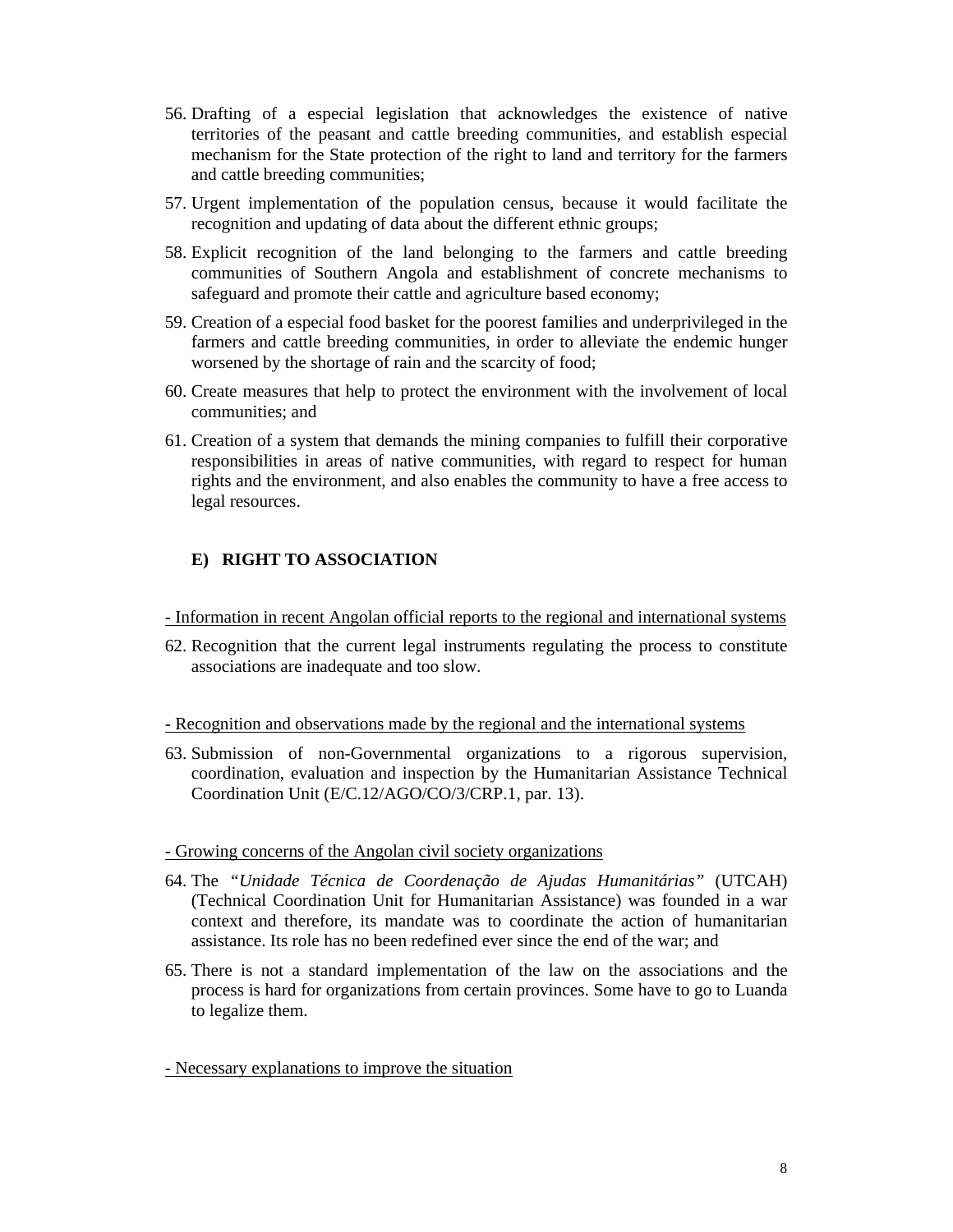- 66. Why are the procedures and administrative costs related to the process of constitution and recognition of (human rights organizations) associations in Angola no standardized in all provinces, above all if compared to the capital - Luanda?
- 67. The process of revision to the current law on associations and the statute of the Technical Coordination Unit for Humanitarian Assistance (UTCAH) is underway. At what stage is the process and what is the civil society's role in it?
- Alternatives to improve the situation.
- 68. Promote a broader participation of civil society organizations in the process of revision of the associations act and the drafting of the respective regulations;
- 69. The standardization of the administrative procedures for the constitution and recognition of (human rights) associations including the necessary costs.

# **F) THE RIGHT TO PARTICIPATION AND DEMONSTRATION**

- Information in recent Angolan official reports to regional and international systems
- 70. Relate the exercise of citizenship to the ownership of the identity card (ID);
- 71. Speaks about the massive participation of the citizens in political parties, in social organizations, in the elections, and in cultural and sports events.

- Recommendations and observations already made by the regional and international systems

72. Low membership in trade unions (E/C.12/AGO/CO/3/CRP.1, par. 22).

### - Growing concerns of the Angolan civil society organizations

- 73. The delay and the costs for obtaining the identity card (ID) are the reasons why at least half of the population does not have it yet. Notice that it was not compulsory to have an ID to vote in the 2008 legislative elections, but it is compulsory to have it in order to have access to formal employment or open a bank account;
- 74. People from many social organizations defending human rights have been harassed, and in case of activism in the areas of clearance and enforced removal they are abused and in certain cases even detained;
- 75. In regard to the enforced removals, the people are only informed sometimes but never consulted. During the enforced removals in previous years, there were some examples of compensation, but with the systematic increase of demolitions even affecting entire neighborhoods, there is no more any process of negotiation or participation, except in those instances in which the community and civil society resist in pressurizing despite the harassment. In Lobito only a community was informed and it is strongly harassed whenever they try to claim for their rights. Another community of the 6 threatened quarters was not yet officially informed, but it was already forbidden to use the graveyard without any explanation. Still in Lobito, some open spaces and public infrastructure (pediatric hospital, maternity